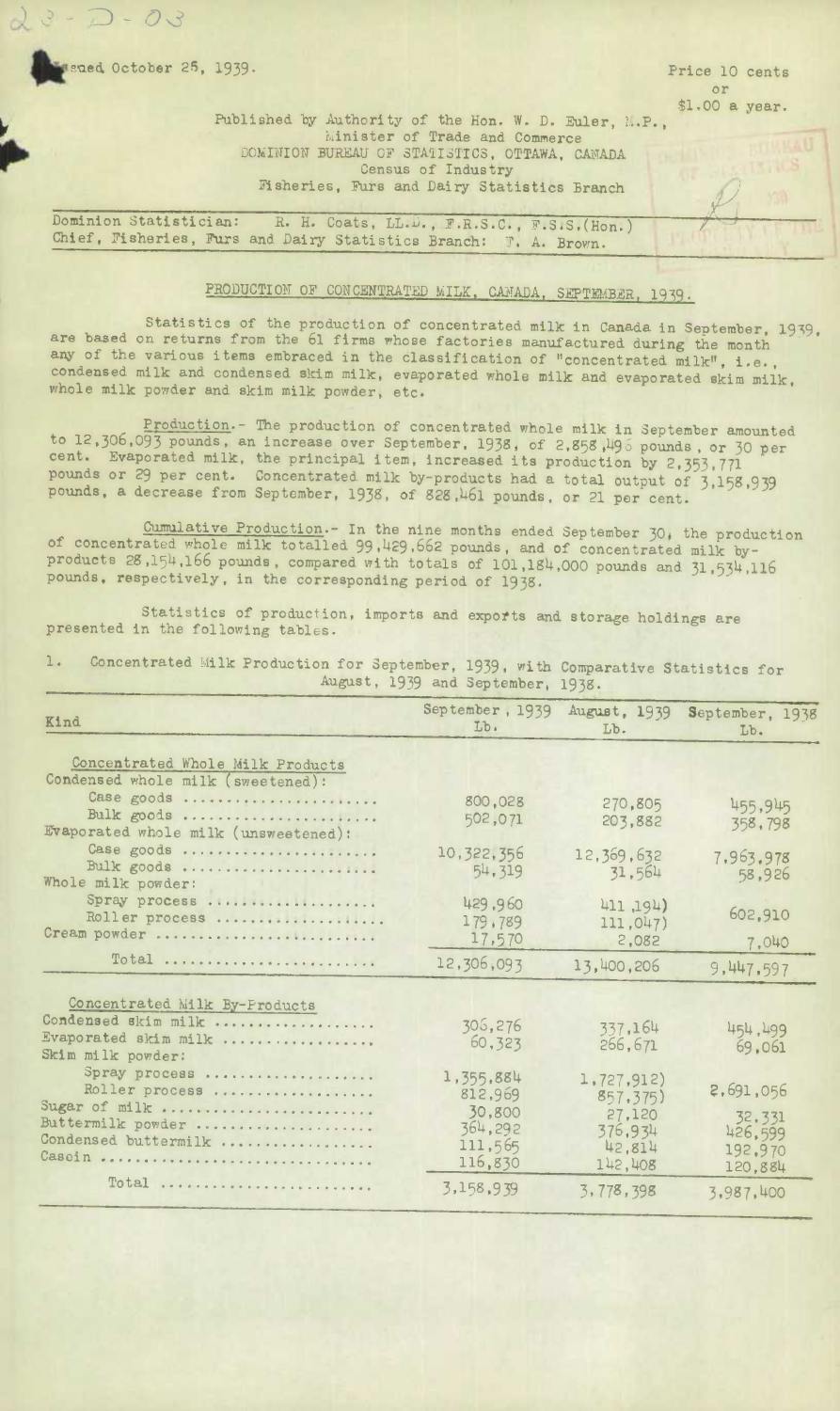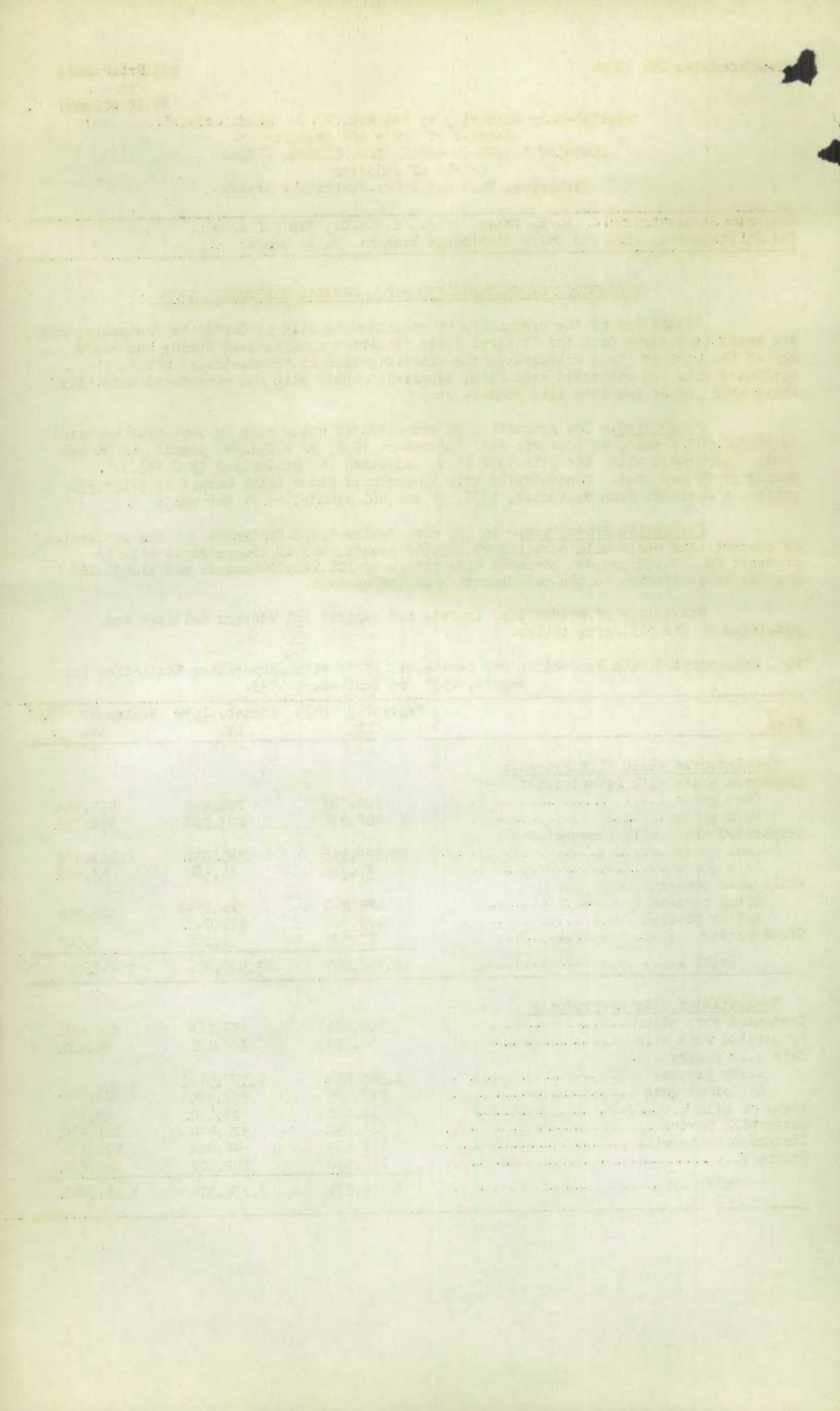$2$ the

2. Cumulative Production of Concentrated Milk for Nine Months ended September 30, 1939 with Comparative statistics for the Nine Months ended September 30, 1938.

| 1939<br>1938<br>Lb.<br>Lb.<br>Concentrated Whole Milk Products<br>Condensed whole milk (sweetened):<br>Case goods<br>2,995,637<br>4,263,844<br>Bulk goods<br>2,952,802<br>3, 333, 809<br>Evaporated whole milk (unsweetened):<br>Case goods<br>87,528,200<br>87,470,477<br>Bulk goods<br>349,168<br>492,925<br>Spray process<br>4, 242, 352)<br>5,601,190<br>Roller process<br>1, 341, 851)<br>Cream powder<br>19,652<br>21,755<br>Total<br>99,429,662<br>101,184,000<br>Concentrated Milk By-Products<br>Condensed skim milk<br>2,130,140<br>4, 279, 370<br>Evaporated skim milk<br>807,923<br>532,117<br>Spray process<br>12, 137, 889) |                      | Nine Months Ended September 30 |              |
|-------------------------------------------------------------------------------------------------------------------------------------------------------------------------------------------------------------------------------------------------------------------------------------------------------------------------------------------------------------------------------------------------------------------------------------------------------------------------------------------------------------------------------------------------------------------------------------------------------------------------------------------|----------------------|--------------------------------|--------------|
|                                                                                                                                                                                                                                                                                                                                                                                                                                                                                                                                                                                                                                           | Kind                 |                                |              |
|                                                                                                                                                                                                                                                                                                                                                                                                                                                                                                                                                                                                                                           |                      |                                |              |
|                                                                                                                                                                                                                                                                                                                                                                                                                                                                                                                                                                                                                                           |                      |                                |              |
|                                                                                                                                                                                                                                                                                                                                                                                                                                                                                                                                                                                                                                           |                      |                                |              |
|                                                                                                                                                                                                                                                                                                                                                                                                                                                                                                                                                                                                                                           |                      |                                |              |
|                                                                                                                                                                                                                                                                                                                                                                                                                                                                                                                                                                                                                                           |                      |                                |              |
|                                                                                                                                                                                                                                                                                                                                                                                                                                                                                                                                                                                                                                           |                      |                                |              |
|                                                                                                                                                                                                                                                                                                                                                                                                                                                                                                                                                                                                                                           |                      |                                |              |
|                                                                                                                                                                                                                                                                                                                                                                                                                                                                                                                                                                                                                                           |                      |                                |              |
|                                                                                                                                                                                                                                                                                                                                                                                                                                                                                                                                                                                                                                           | Whole milk powder:   |                                |              |
|                                                                                                                                                                                                                                                                                                                                                                                                                                                                                                                                                                                                                                           |                      |                                |              |
|                                                                                                                                                                                                                                                                                                                                                                                                                                                                                                                                                                                                                                           |                      |                                |              |
|                                                                                                                                                                                                                                                                                                                                                                                                                                                                                                                                                                                                                                           |                      |                                |              |
|                                                                                                                                                                                                                                                                                                                                                                                                                                                                                                                                                                                                                                           |                      |                                |              |
|                                                                                                                                                                                                                                                                                                                                                                                                                                                                                                                                                                                                                                           |                      |                                |              |
|                                                                                                                                                                                                                                                                                                                                                                                                                                                                                                                                                                                                                                           |                      |                                |              |
|                                                                                                                                                                                                                                                                                                                                                                                                                                                                                                                                                                                                                                           |                      |                                |              |
|                                                                                                                                                                                                                                                                                                                                                                                                                                                                                                                                                                                                                                           | Skim milk powder:    |                                |              |
|                                                                                                                                                                                                                                                                                                                                                                                                                                                                                                                                                                                                                                           |                      |                                |              |
| 7,047,332)                                                                                                                                                                                                                                                                                                                                                                                                                                                                                                                                                                                                                                | Roller process       |                                | 20, 674, 387 |
| 218,814<br>231,042                                                                                                                                                                                                                                                                                                                                                                                                                                                                                                                                                                                                                        | Sugar of milk        |                                |              |
| 3,219,975<br>3,502,596                                                                                                                                                                                                                                                                                                                                                                                                                                                                                                                                                                                                                    | Buttermilk powder    |                                |              |
| 1,138,950<br>1,029,578                                                                                                                                                                                                                                                                                                                                                                                                                                                                                                                                                                                                                    | Condensed buttermilk |                                |              |
| 1,453,143<br>1,285,026                                                                                                                                                                                                                                                                                                                                                                                                                                                                                                                                                                                                                    |                      |                                |              |
| Total<br>28, 154, 166<br>31, 534, 116                                                                                                                                                                                                                                                                                                                                                                                                                                                                                                                                                                                                     |                      |                                |              |

3. Imports and Exports of Concentrated Milk Products, September, 1939, with comparative Statistics for August, 1939 and September, 1938 (a)

|                   | Quantity Imported |         | Quantity Exported |           |           |           |
|-------------------|-------------------|---------|-------------------|-----------|-----------|-----------|
| Kind              | September         | August  | September         | September | August    | September |
|                   | 1939              | 1939    | 1938              | 1939      | 1939      | 1938      |
|                   | Lb.               | Lb.     | Lb.               | Lb.       | Lb.       | Lb.       |
| Condensed milk    | (b)               | 2,630   | 3,449             | 97,700    | 38,800    | 151,900   |
| Evaporated $milk$ |                   |         |                   | 2,448,100 | 1,026,700 | 2,004,400 |
| Whole milk powder | (b)               | 154,173 | 94,179            | 734,200   | 518,300   | 342,300   |
| Skim milk powder  | $\sim$            |         |                   | 127,300   | 173,800   | 2,900     |
| Casein            | $\mathbf{b}$      | 44.044  | 29,573            | 100       |           |           |

Stocks (c) of Concentrated Milk in Cold Storages, Warehouses, and Dairy Factories<br>October 1, 1939 with Comparative Statistics for September 1, 1939 and October 1, 4.  $1938(d)$ .

| Kind                          | October 1, 1939<br>Lb. | September 1, 1939<br>Lb. | October 1, 1938 |
|-------------------------------|------------------------|--------------------------|-----------------|
| Concentrated Whole Milk       |                        |                          | Lb.             |
| Products -                    |                        |                          |                 |
| Condensed whole milk          | 671,885                | 653.849                  | 1,035,032       |
| Evaporated whole milk         | 7,578,424              | 8,332,737                | 21, 974, 360    |
| Whole milk powder:            |                        |                          |                 |
| Spray process                 | 639,425                | 1,434,402)               |                 |
| Roller process                | 146,533                | 159, 573)                | 1,815,331       |
| Cream powder                  | 4,087                  | 4,060                    | 4,180           |
| Total                         | 9,040,354              | 10,584,621               | 24,828,903      |
| Concentrated Milk By-Products |                        |                          |                 |
| Condensed skim milk )         |                        | 228,430                  | 672,210         |
| Evaporated skim milk )        | 172,421                | 4,139                    | 5,746           |
| Skim milk powder:             |                        |                          |                 |
| Spray process                 | 2,530,851              | 3,036,448)               |                 |
| Roller process in bags        | 965,766                | 1,190,335)               | 6,824,933       |
| 11 11 11 bbl.                 | 1,017,078              | 1,182,020)               |                 |
| Buttermilk powder             | 682,442                | 986,614                  | 1,541,293       |
| Casein                        | 538,029                | 563, 512                 | 523,566         |
| Total                         | 5,906,587              | 7,191,618                | 9,567,748       |

(a) External Trade Report - "Imperts and Exports of Milk and Its Products and Eggs".

(b) Not yet available.

(c) Owned and held by and or for manufactures.<br>(d) Agricultural Branch - Revised to date of October 19, 1939.